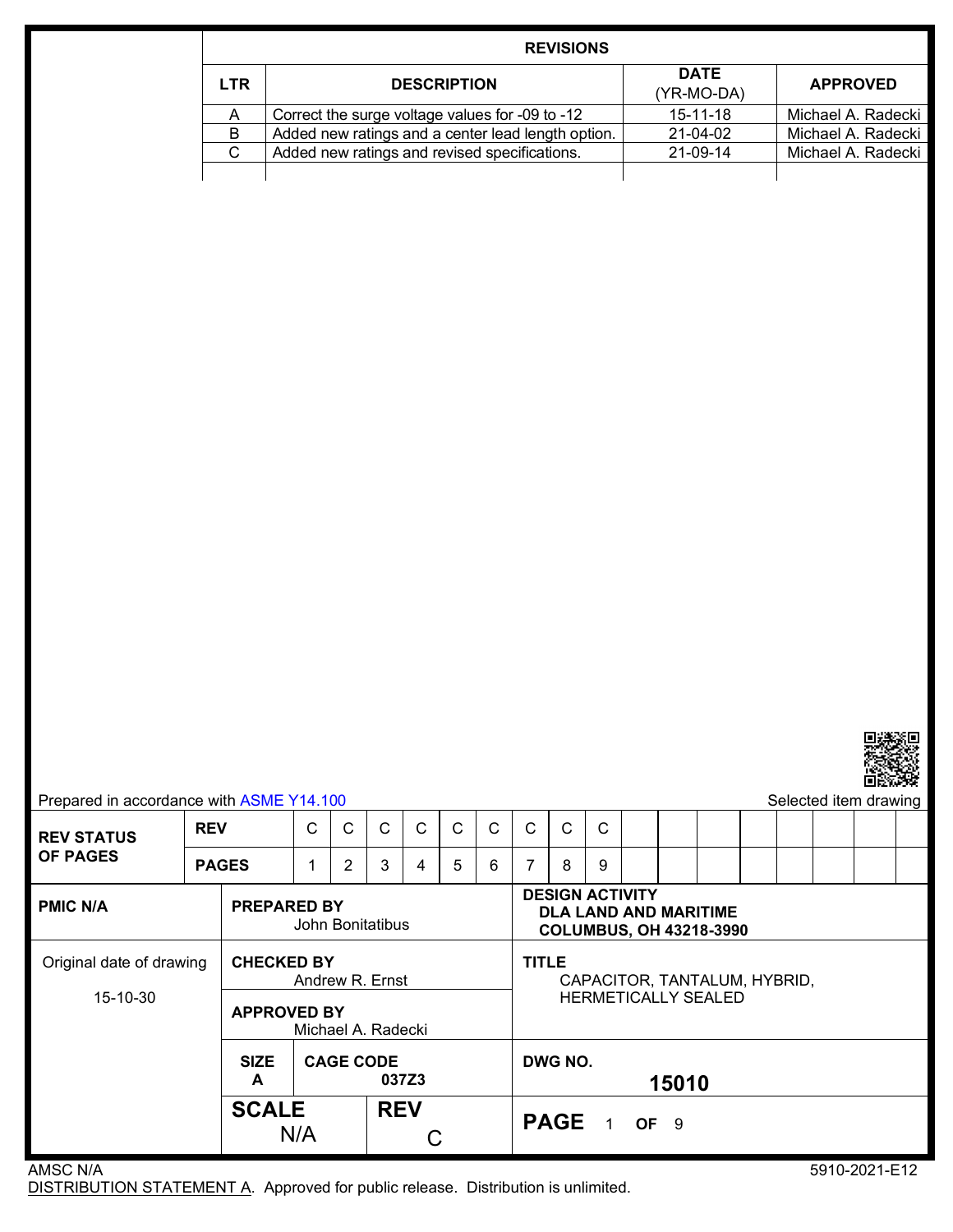### 1. SCOPE

1.1 Scope. This drawing describes the specific electrical, mechanical, and environmental requirements and specifications for tantalum hybrid capacitors, hermetically sealed in welded tantalum case with glass to metal anode terminal.

<span id="page-1-3"></span>1.2 Part or Identifying Number (PIN). The complete PIN is as follows:



<span id="page-1-0"></span>1.2.1 Capacitance tolerance. Capacitance tolerance is identified by a single letter:  $K = \pm 10$  percent,  $M = \pm 20$  percent.

<span id="page-1-1"></span>1.2.2 Optional center lead length. Optional center lead length is identified by a two character code as shown below. If left blank, the standard lead length will apply.

| Symbol                     | Center lead length<br>(Dimension L of figure1)<br>(in. (mm)) $1/$ |
|----------------------------|-------------------------------------------------------------------|
| <b>BLANK</b><br>(standard) | .230 (5.84)                                                       |
| 1 O                        | .125 (3.18)                                                       |
| l 1                        | .156(3.96)                                                        |
| 12                         | .188(4.78)                                                        |
| L3                         | .219(5.56)                                                        |
| L4                         | .250(6.35)                                                        |
| L5                         | .281(7.14)                                                        |
| L6                         | .313 (7.95)                                                       |

 $1/$  The tolerance for the standard center lead length is  $\pm$  .030 inch (0.76 mm). The tolerance for the optional center lead lengths  $(L(x))$  is  $\pm$  .010 inch (0.25 mm).

<span id="page-1-2"></span>1.2.3 Optional stud mount. Optional stud mount (see [figure 2\)](#page-7-0) is identified by a four character code as shown in below. If stud mounting is not required, leave this location blank.

| Symbol           | Stud length<br>(Dimension A of figure 2)<br>(inches (mm)) |
|------------------|-----------------------------------------------------------|
| SM <sub>00</sub> | .21(5.33)                                                 |
| <b>SM01</b>      | .27(6.86)                                                 |
| <b>SM02</b>      | .40(10.16)                                                |
| SM <sub>03</sub> | .15(3.81)                                                 |
| SM <sub>04</sub> | .18(4.57)                                                 |
| SM <sub>05</sub> | .35(8.89)                                                 |

| <b>DLA LAND AND MARITIME</b> | <b>SIZE</b> | CAGE CODE         | DWG NO.     |  |  |
|------------------------------|-------------|-------------------|-------------|--|--|
| <b>COLUMBUS, OHIO</b>        |             | 037Z3             | 15010       |  |  |
|                              |             | <b>REV</b><br>- C | <b>PAGE</b> |  |  |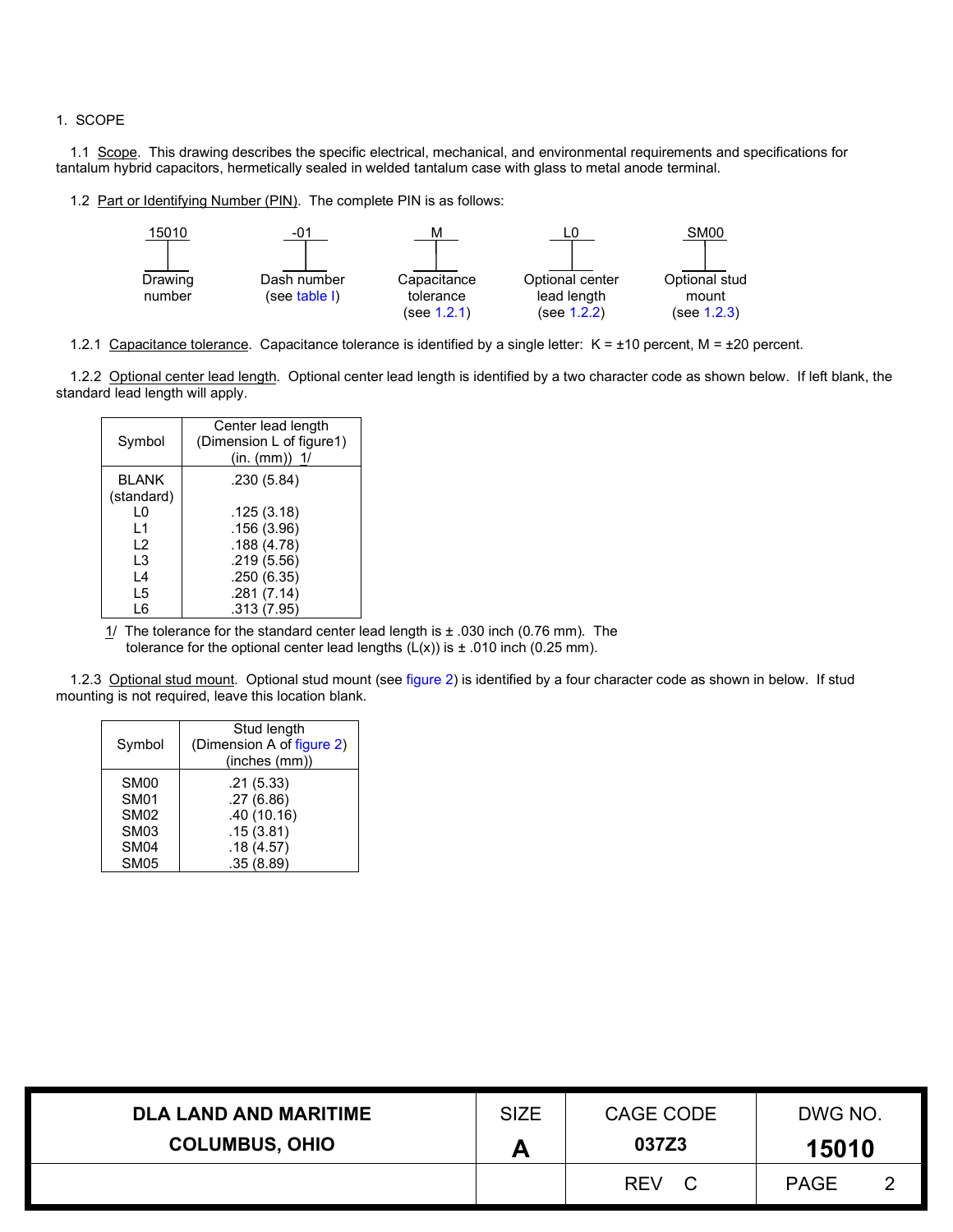### 2. APPLICABLE DOCUMENTS

2.1 General. The documents listed in this section are specified in sections 3 and 4 of this drawing. This section does not include documents cited in other sections of this drawing or recommended for additional information or as examples. While every effort has been made to ensure the completeness of this list, document users are cautioned that they must meet all specified requirements of documents in sections 3 and 4 of this drawing, whether or not they are listed.

#### 2.2 Government documents.

2.2.1 Specifications, standards, and handbooks. The following specifications, standards, and handbooks form a part of this document to the extent specified herein. Unless otherwise specified, the issues of these documents are those cited in the solicitation or contract (se[e 6.2\)](#page-7-1).

#### DEPARTMENT OF DEFENSE STANDARDS

| MIL-STD-202-105 | $\sim$         | Method 105, Barometric Pressure (Reduced) |
|-----------------|----------------|-------------------------------------------|
| MIL-STD-202-106 | $\sim$         | Method 106, Moisture Resistance           |
| MIL-STD-202-107 | $\sim$         | Method 107, Thermal Shock                 |
| MIL-STD-202-112 | $\sim$         | Method 112, Seal                          |
| MIL-STD-202-204 | $\sim$         | Method 204, Vibration, High Frequency     |
| MIL-STD-202-210 | $\sim$         | Method 210, Resistance to Soldering Heat  |
| MIL-STD-202-211 | $\sim$         | Method 211, Terminal Strength             |
| MIL-STD-202-213 | $\blacksquare$ | Method 213, Shock (Specified Pulse)       |
| MIL-STD-202-214 | $\blacksquare$ | Method 214, Random Vibration              |
| MIL-STD-202-215 | $\blacksquare$ | Method 215, Resistance to Solvents        |
|                 |                |                                           |

(Copies of these documents are available online at [https://quicksearch.dla.mil/.](https://quicksearch.dla.mil/))

2.3 Non-Government publications. The following documents form a part of this document to the extent specified herein. Unless otherwise specified, the issues of the documents are those cited in the solicitation or contract.

#### ASSOCITATION CONNECTING ELECTRONIC INDUSTRIES (IPC)

IPC/JEDE[C J-STD-002](http://www.ipc.org/) - Solderability Tests for Component Leads, Terminations, Lugs, Terminals and Wires

(Copies of this document are available online at [www.IPC.org.](http://www.ipc.org/))

2.4 Order of precedence. Unless otherwise noted herein or in the contract, in the event of a conflict between the text of this document and the references cited herein, the text of this document takes precedence. Nothing in this document, however, supersedes applicable laws and regulations unless a specific exemption has been obtained.

## 3. REQUIREMENTS

3.1 Interface and physical dimensions. The interface and physical dimensions shall be as specified herein (see [figure 1\)](#page-3-0).

3.1.1 Case. The case shall be tantalum.

3.1.2 Capacitor element. The capacitor shall utilize sintered tantalum anodes and ruthenium oxide coated cathodes operating in aqueous with additives electrolyte.

3.1.3 Weight. See [table I.](#page-6-0)

3.1.4 Operating temperature. -55°C to +85°C or +125°C with voltage de-rating (se[e table I\).](#page-6-0)

| <b>DLA LAND AND MARITIME</b> | <b>SIZE</b> | CAGE CODE        | DWG NO.     |  |  |
|------------------------------|-------------|------------------|-------------|--|--|
| <b>COLUMBUS, OHIO</b>        |             | 037Z3            | 15010       |  |  |
|                              |             | <b>REV</b><br>C. | <b>PAGE</b> |  |  |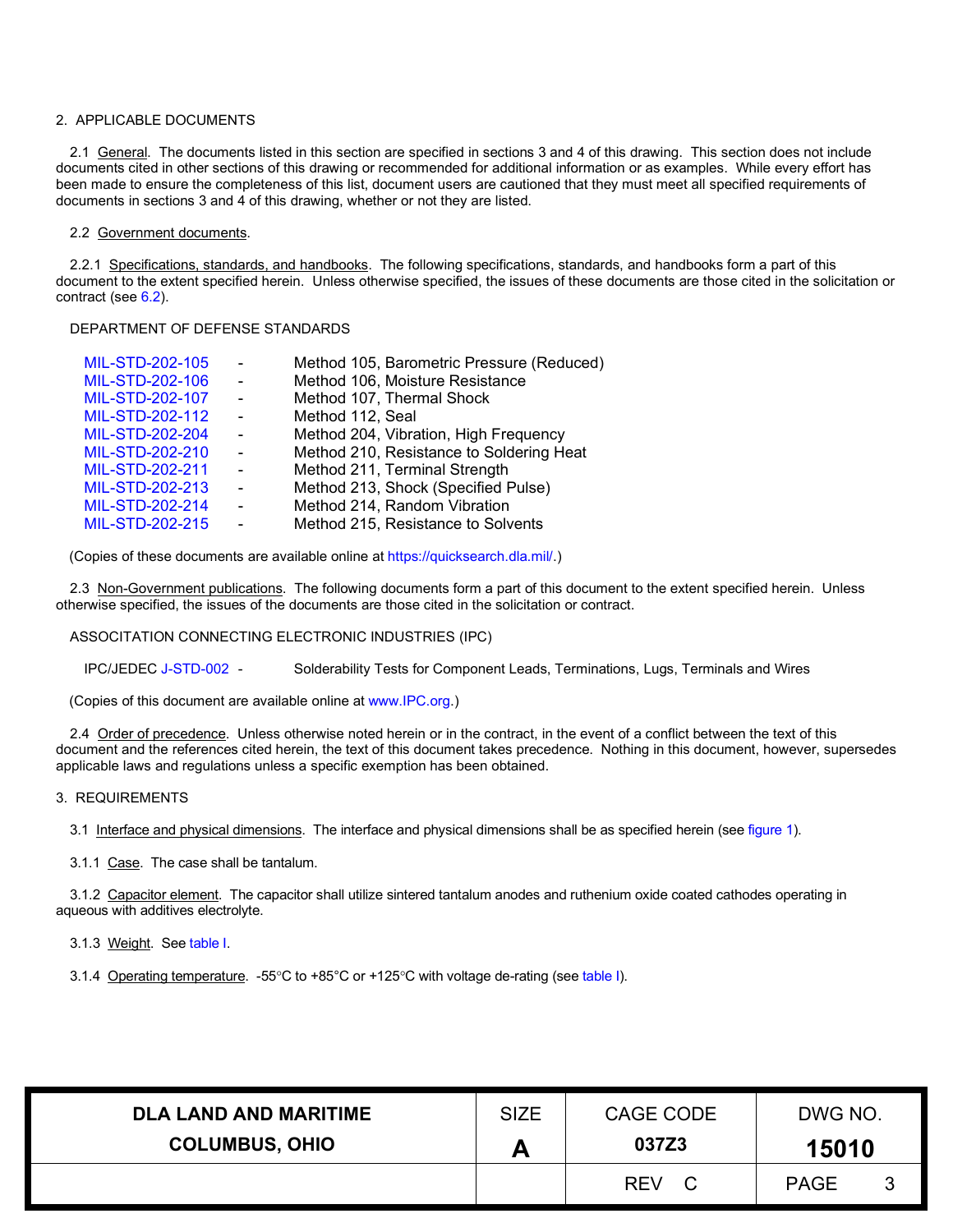<span id="page-3-0"></span>

## NOTES:

1. Dimensions are in inches.

2. Metric equivalents are given for general information only.

## FIGURE 1. Case dimensions and configuration.

3.1.5 Storage temperature. -62°C to +130°C.

3.1.6 Terminations. The terminations shall be solder coated with 63/37 Sn/Pb.

3.1.7 Pure tin. The use of pure tin, as an underplate or final finish is prohibited both internally and externally. Tin content of capacitor components and solder shall not exceed 97 percent, by mass. Tin shall be alloyed with a minimum of 3 percent lead, by mass (see  $6.3$ ).

3.2 Electrical characteristics.

3.2.1 Rated voltage. The rated voltage shall be as specified in [table I](#page-6-0) at -55°C to +85°C, or de-rated at +125°C.

3.2.2 Capacitance. Capacitance shall be as specified in [table I](#page-6-0) when measured at 120 Hz and +25°C.

3.2.3 Capacitance tolerance. The capacitance tolerance shall be as specified in [table I.](#page-6-0)

| <b>DLA LAND AND MARITIME</b> | <b>SIZE</b> | CAGE CODE  | DWG NO.     |   |  |
|------------------------------|-------------|------------|-------------|---|--|
| <b>COLUMBUS, OHIO</b>        |             | 037Z3      | 15010       |   |  |
|                              |             | <b>REV</b> | <b>PAGE</b> | 4 |  |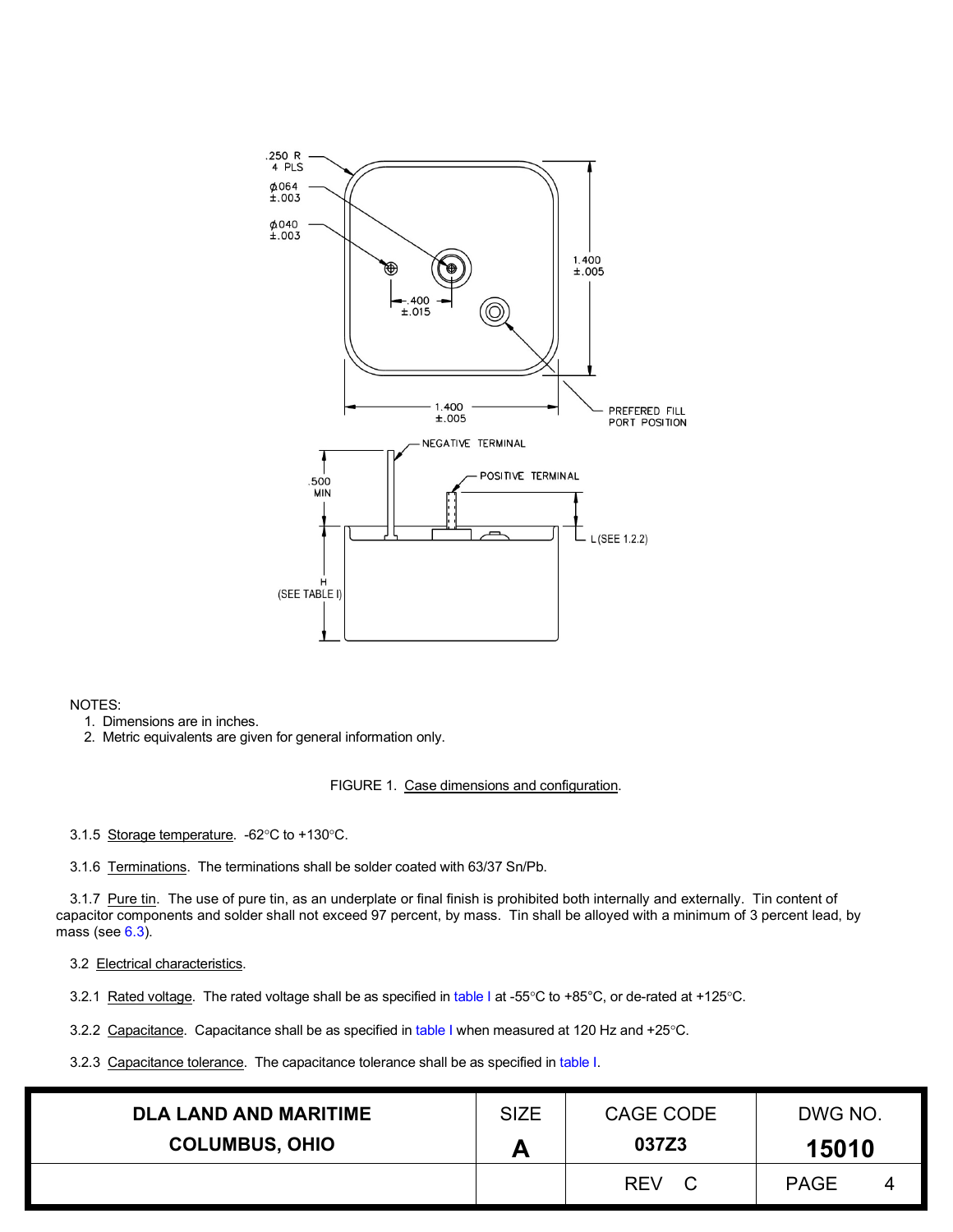3.2.4 Surge voltage. The capacitor shall not be visually damaged and the electrical characteristics shall remain within specification when tested in accordance with the following:

- a. Test temperature: +85°C.
- b. Number of cycles: 1000.
- c. Procedure: Each cycle shall consist of a 30 second surge voltage (see [table I\)](#page-6-0) application followed by a 330 second discharge period. The capacitor shall be charged and discharged through a 1000 ohm resistor.
- d. Examination after test. The capacitor shall not be visually damaged and the electrical characteristics shall remain within specification.
- 3.2.5 Equivalent series resistance (ESR). The maximum ESR shall be as specified i[n table I](#page-6-0) at 1 kHz and +25°C.

3.2.6 DC leakage (DCL). The maximum DCL shall be as specified in [table I](#page-6-0) following 5 minutes at the working voltage (see [table I\)](#page-6-0) and at +25°C.

3.2.7 Life at  $+85^{\circ}$ C. The capacitor shall meet all electrical specifications when tested in accordance with the following:

- a. Test temperature: +85°C.
- b. Test duration: 2,000 hours.
- c. Test voltage: Rated (see [table I\)](#page-6-0).

3.2.8 Life at +125°C. The capacitor shall meet all electrical specifications when tested in accordance with the following:

- a. Test temperature: +125°C.
- b. Test duration: 2,000 hours.
- c. Test voltage: De-rated (se[e table I\)](#page-6-0).

3.3 Environmental requirements. During environmental testing, the capacitor shall be rigidly clamped to the test fixture with the leads upright.

3.3.1 Shock (specified pulse). When tested in accordance with [MIL-STD-202-213,](https://landandmaritimeapps.dla.mil/Downloads/MilSpec/Docs/MIL-std-202/std202mthd213.pdf) test condition G (50 g's), the capacitor shall not be visibly damaged and the electrical characteristics shall remain within specification.

3.3.2 Vibration, high frequency. When tested in accordance wit[h MIL-STD-202-204,](https://landandmaritimeapps.dla.mil/Downloads/MilSpec/Docs/MIL-std-202/std202mthd204.pdf) test condition D (20 g's), the capacitor shall not be visibly damaged and the electrical characteristics shall remain within specification.

3.3.3 Vibration, random. When tested in accordance with [MIL-STD-202-214,](https://landandmaritimeapps.dla.mil/Downloads/MilSpec/Docs/MIL-std-202/std202mthd214.pdf) test condition II, letter E (19.64 g's, rms), the capacitor shall not be visibly damaged and the electrical characteristics shall remain within specification.

3.3.4 Moisture resistance. When tested in accordance wit[h MIL-STD-202-106](https://landandmaritimeapps.dla.mil/Downloads/MilSpec/Docs/MIL-std-202/std202mthd106.pdf) at a polarization voltage of 6  $V<sub>dc</sub>$ , the capacitor shall not be visibly damaged and the electrical characteristics shall remain within specification.

3.3.5 Thermal shock. When tested in accordance with [MIL-STD-202-107,](https://landandmaritimeapps.dla.mil/Downloads/MilSpec/Docs/MIL-std-202/std202mthd107.pdf) test condition A, the capacitor shall not be visibly damaged and the electrical characteristics shall remain within specification.

3.3.6 Barometric pressure (reduced). When tested in accordance wit[h MIL-STD-202-105,](https://landandmaritimeapps.dla.mil/Downloads/MilSpec/Docs/MIL-std-202/std202mthd105.pdf) test condition D (100,000 feet), the capacitor shall not be visibly damaged and the electrical characteristics shall remain within specification.

3.4 Seal. When tested in accordance with [MIL-STD-202-112,](https://landandmaritimeapps.dla.mil/Downloads/MilSpec/Docs/MIL-std-202/std202mthd112.pdf) condition C, procedure IIIa, the capacitor shall not leak electrolyte or vent any gas.

3.5 Solderability. When tested in accordance with [J-STD-002,](http://www.ipc.org/) the terminations shall be solderable.

| <b>DLA LAND AND MARITIME</b> | <b>SIZE</b> | CAGE CODE         | DWG NO.     |   |  |
|------------------------------|-------------|-------------------|-------------|---|--|
| <b>COLUMBUS, OHIO</b>        |             | 037Z3             | 15010       |   |  |
|                              |             | <b>REV</b><br>- C | <b>PAGE</b> | 5 |  |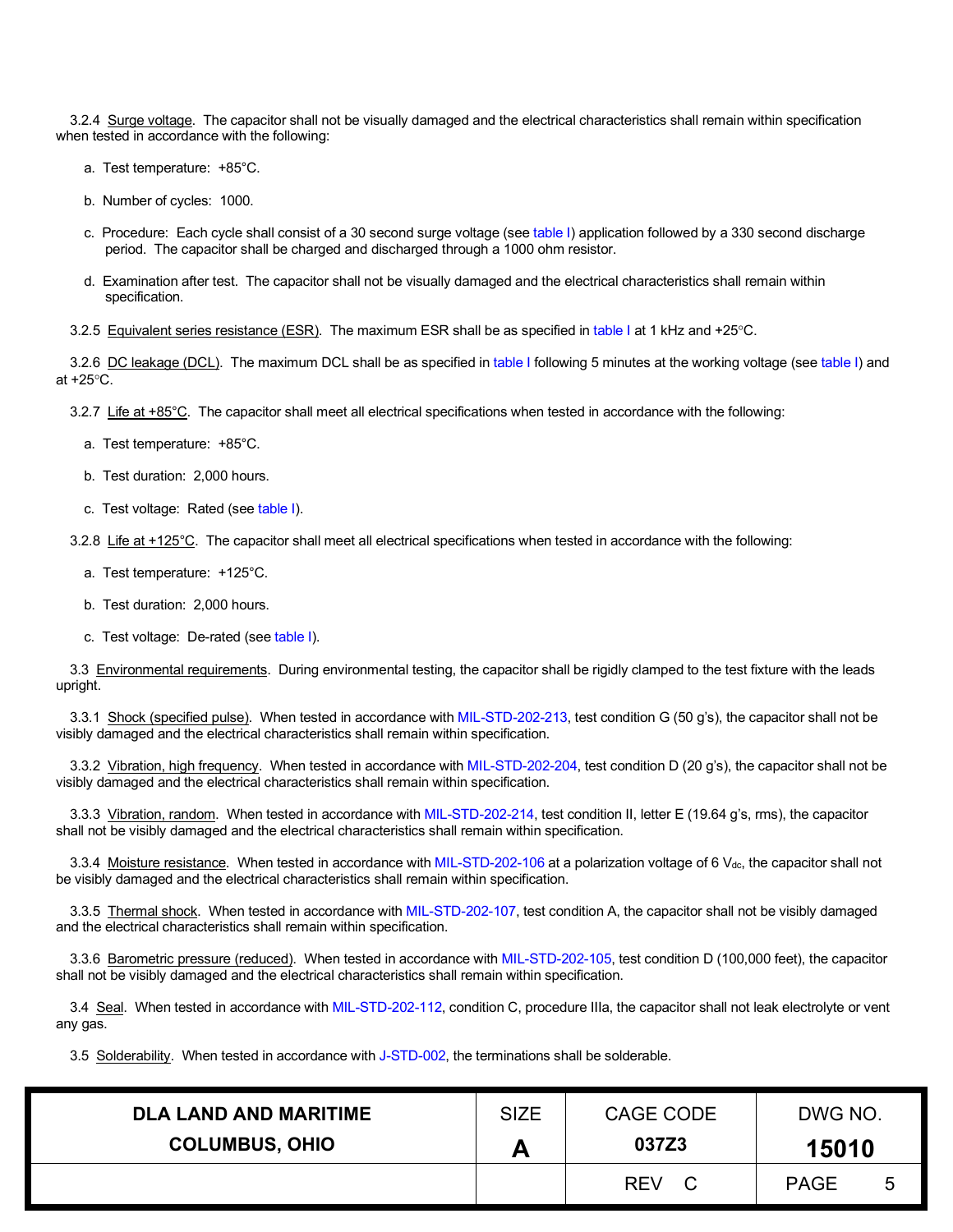3.6 Resistance to soldering heat. When tested in accordance with [MIL-STD-202-210,](https://landandmaritimeapps.dla.mil/Downloads/MilSpec/Docs/MIL-std-202/std202mthd210.pdf) test condition B (+260°C for 10 seconds), the capacitor shall not be visibly damaged and the electrical characteristics shall not be affected.

3.7 Terminal strength. When tested in accordance with [MIL-STD-202-211,](https://landandmaritimeapps.dla.mil/Downloads/MilSpec/Docs/MIL-std-202/std202mthd211.pdf) the capacitor shall not be visibly damaged and the electrical characteristics shall not be affected. The following details and exceptions shall apply:

a. Test condition: A.

- b. Applied force: 5 pounds.
- c. Duration of applied force: 30 seconds.

3.8 Resistance to solvents. When tested in accordance with [MIL-STD-202-215,](https://landandmaritimeapps.dla.mil/Downloads/MilSpec/Docs/MIL-std-202/std202mthd215.pdf) the capacitor markings shall remain legible.

3.9 Fungus resistance. The capacitor materials shall not support fungus growth and shall not be a nutrient to fungus.

3.10 Recycled, recovered, environmentally preferable, or biobased materials. Recycled, recovered, environmentally preferable, or biobased materials should be used to the maximum extent possible, provided that the material meets or exceeds the operational and maintenance requirements, and promotes economically advantageous life cycle costs.

3.11 Manufacturer eligibility. To be eligible for listing as an approved source of supply a manufacturer shall perform all testing specified herein on a sample of parts agreed upon by the manufacturer and DLA Land and Maritime-VA.

3.12 Certificate of compliance. A certificate of compliance shall be required from manufacturers requesting to be an approved source of supply.

3.13 Marking. Capacitors shall be permanently marked with the PIN as specified herein (see [1.2\)](#page-1-3), the manufacturer's name and Commercial and Government Entity (CAGE) code, and serial number and date / lot code.

3.14 Workmanship. The capacitor shall be uniform in quality and free from any defects that will affect life, serviceability, or appearance.

## 4. VERIFICATION

4.1 Qualification inspection. Qualification inspection is not required.

#### 4.2 Conformance inspections.

4.2.1 Inspection of product for delivery. Inspection of product for delivery shall consist of dc leakage, capacitance, and ESR before being shipped.

#### 5. PACKAGING

5.1 Packaging. For acquisition purposes, the packaging requirements shall be as specified in the contract or order (see [6.2\)](#page-7-1). When packaging of materiel is to be performed by DoD or in-house personnel, these personnel need to contact the responsible packaging activity to ascertain packaging requirements. Packaging requirements are maintained by the Inventory Control Point's packaging activities within the Military Service or Defense Agency, or within the military service's system commands. Packaging data retrieval is available from the managing Military Department's or Defense Agency's automated packaging files, CD-ROM products, or by contacting the responsible packaging activity.

| <b>DLA LAND AND MARITIME</b> | <b>SIZE</b> | CAGE CODE        | DWG NO.          |  |  |
|------------------------------|-------------|------------------|------------------|--|--|
| <b>COLUMBUS, OHIO</b>        |             | 037Z3            | 15010            |  |  |
|                              |             | <b>REV</b><br>C. | <b>PAGE</b><br>6 |  |  |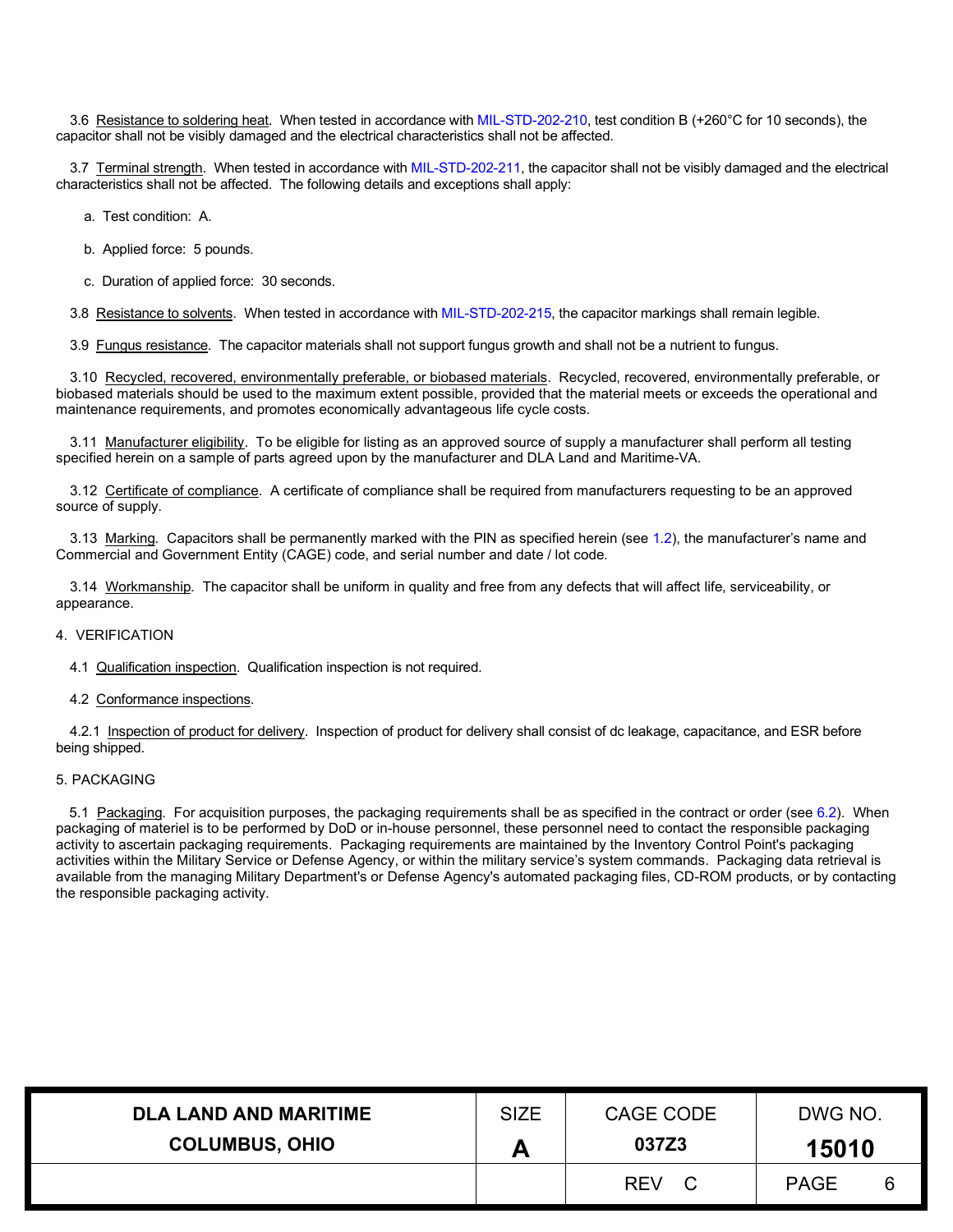# TABLE I. Electrical characteristics.

| DLA Land and         |                    |                                     |                  | Max. DCL        |                 |                                       |                |                          |
|----------------------|--------------------|-------------------------------------|------------------|-----------------|-----------------|---------------------------------------|----------------|--------------------------|
| Maritime             | Capacitance        | Cap.                                | Surge<br>voltage | $+25^{\circ}$ C | $+85^{\circ}$ C | Max<br><b>ESR</b>                     | Max.<br>Weight | Height<br>(dimension H)  |
| Drawing PIN          | $(\mu F)$          | tolerance                           | $(V_{dc})$       | $(\mu A)$       | (mA)            | (Ohms)                                | (grams)        | $(\pm .015 \text{ in.})$ |
| 15010-1/             |                    |                                     |                  |                 |                 |                                       |                |                          |
|                      |                    | 10 $V_{dc}$ at +85 $\degree$ C      |                  |                 |                 | 6 $V_{dc}$ at +125 $\degree$ C        |                |                          |
| $01 - -$             | 60,000             | K, M                                | 11               | 150             | 1.5             | .030                                  | 55             | .312                     |
| $02 - -$<br>$03 - -$ | 120,000            | K, M                                | 11               | 250             | 2.0             | .020                                  | 80             | .450                     |
| $04 -$               | 180,000            | K, M                                | 11<br>11         | 350             | 2.5             | .015                                  | 108            | .600                     |
| $41 - -$             | 240,000<br>300,000 | K, M<br>K, M                        | 11               | 450<br>550      | 3.0<br>3.5      | .012<br>.010                          | 134<br>160     | .755<br>.905             |
|                      |                    |                                     |                  |                 |                 |                                       |                |                          |
| $05 - -$             | 40,000             | 16 V <sub>dc</sub> at +85°C<br>K, M |                  | 150             | 1.5             | 9.6 V <sub>dc</sub> at +125°C<br>.030 | 55             | .312                     |
| $06 - -$             | 80,000             | K, M                                | 17.6<br>17.6     |                 | $2.0\,$         | .020                                  | 80             | .450                     |
| $07 - -$             | 120,000            |                                     |                  | 250<br>350      | 2.5             | .015                                  | 108            | .600                     |
| $08 - -$             | 160,000            | K, M<br>K, M                        | 17.6<br>17.6     | 450             | 3.0             | .012                                  | 134            | .755                     |
| $42 -$               | 200,000            | K, M                                | 17.6             | 550             | 3.5             | .010                                  | 160            | .905                     |
|                      |                    | 25 V <sub>dc</sub> at +85°C         |                  |                 |                 | 15 V <sub>dc</sub> at +125°C          |                |                          |
| $09 - -$             | 24,000             | K, M                                | 27.5             | 150             | 1.5             | .030                                  | 55             | .312                     |
| $10 - -$             |                    |                                     |                  |                 |                 | .020                                  | 80             |                          |
| $11 - -$             | 48,000<br>72,000   | K, M                                | 27.5<br>27.5     | 250<br>350      | 2.0<br>2.5      | .015                                  | 108            | .450<br>.600             |
| $12 -$               | 96,000             | K, M<br>K, M                        | 27.5             | 450             | 3.0             | .012                                  | 134            | .755                     |
| $43 - -$             | 120,000            | K, M                                | 27.5             | 550             | 3.5             | .010                                  | 160            | .905                     |
|                      |                    | 35 V <sub>dc</sub> at +85°C         |                  |                 |                 | 21 V <sub>dc</sub> at +125°C          |                |                          |
| $13 - -$             | 16,000             | K, M                                | 38.5             | 150             | 1.5             | .040                                  | 55             | .312                     |
| $14 - -$             | 32,000             | K, M                                | 38.5             | 250             | 2.0             | .020                                  | 80             | .450                     |
| $15 - -$             | 48,000             |                                     | 38.5             | 350             | 2.5             | .015                                  | 108            | .600                     |
| $16 - -$             | 64,000             | K, M                                | 38.5             | 450             |                 | .012                                  | 134            | .755                     |
| $44 - -$             | 80,000             | K, M<br>K, M                        | 38.5             | 550             | 3.0<br>3.5      | .010                                  | 160            | .905                     |
|                      |                    | 50 V <sub>dc</sub> at +85°C         |                  |                 |                 | 30 V <sub>dc</sub> at +125°C          |                |                          |
| $17 - -$             | 11,000             | K, M                                | 55               | 150             | 1.0             | .050                                  | 55             | .312                     |
| $18 - -$             | 22,000             | K, M                                | 55               | 250             | 1.5             | .025                                  | 80             | .450                     |
| $19 - -$             | 33,000             | K, M                                | 55               | 350             | 2.0             | .017                                  | 108            | .600                     |
| $20 - -$             | 44,000             | K, M                                | 55               | 450             | 2.5             | .015                                  | 134            | .755                     |
| $45 -$               | 55,000             | K, M                                | 55               | 550             | 3.0             | .012                                  | 160            | .905                     |
|                      |                    | 63 V <sub>dc</sub> at +85°C         |                  |                 |                 | 38 V <sub>dc</sub> at +125°C          |                |                          |
| $21 - -$             | 4,700              | K, M                                | 69               | 100             | 1.0             | .050                                  | 60             | .312                     |
| $22 - -$             | 9,400              | K, M                                | 69               | 150             | 1.5             | .025                                  | 86             | .450                     |
| $23 - -$             | 14,000             | K, M                                | 69               | 200             | 2.0             | .017                                  | 115            | .600                     |
| $24 - -$             | 18,000             | K, M                                | 69               | 250             | 2.5             | .015                                  | 145            | .755                     |
| $46 -$               | 22,700             | K, M                                | 69               | 300             | 3.0             | .012                                  | 170            | .905                     |
|                      |                    | 80 V <sub>dc</sub> at +85°C         |                  |                 |                 | 48 V <sub>dc</sub> at +125°C          |                |                          |
| $25 -$               | 3,000              | K, M                                | 88               | 100             | 1.0             | .055                                  | 60             | .312                     |
| $26 - -$             | 6,000              | K, M                                | 88               | 150             | 1.5             | .027                                  | 86             | .450                     |
| $27 -$               | 9,000              | K, M                                | 88               | 200             | 2.0             | .018                                  | 115            | .600                     |
| $28 - -$             | 12,000             | K, M                                | 88               | 250             | 2.5             | .015                                  | 145            | .755                     |
| 47 - -               | 15,000             | K, M                                | 88               | 300             | 3.0             | .012                                  | 170            | .905                     |
|                      |                    | 100 V <sub>dc</sub> at +85°C        |                  |                 |                 | 60 V <sub>dc</sub> at +125°C          |                |                          |
| $29 - -$             | 2,200              | K, M                                | 110              | 100             | 1.0             | .065                                  | 60             | .312                     |
| $30 - -$             | 4,400              | K, M                                | 110              | 150             | 1.5             | .030                                  | 86             | .450                     |
| $31 - -$             | 6,600              | K, M                                | 110              | 200             | 2.0             | .020                                  | 115            | .600                     |
| $32 - -$             | 8,800              | K, M                                | 110              | 250             | 2.5             | .015                                  | 145            | .755                     |
| $48 - -$             | 11,000             | K, M                                | 110              | 300             | 3.0             | .012                                  | 170            | .905                     |
|                      |                    | 110 $V_{dc}$ at +85 $^{\circ}$ C    |                  |                 |                 | 66 V <sub>dc</sub> at +125°C          |                |                          |
| $37 - -$             | 2,000              | K, M                                | 121              | 100             | 1.0             | .085                                  | 60             | .312                     |
| $38 - -$             | 4,000              | K, M                                | 121              | 150             | 1.5             | .040                                  | 86             | .450                     |
| $39 - -$             | 6,000              | K, M                                | 121              | 200             | 2.0             | .027                                  | 115            | .600                     |
| $40 - -$             | 8,000              | K, M                                | 121              | 250             | 2.5             | .020                                  | 150            | .755                     |
| $49 - -$             | 10,000             | K, M                                | 121              | 300             | 3.0             | .015                                  | 175            | .905                     |

[See footnote at end of table.](#page-7-2)

<span id="page-6-0"></span> $\overline{1}$ 

 $\overline{1}$ 

 $\overline{1}$ 

 $\overline{1}$ 

 $\mathsf{I}$ 

 $\overline{\phantom{a}}$ 

 $\overline{\phantom{a}}$ 

 $\mathsf{I}$ 

| <b>DLA LAND AND MARITIME</b> | <b>SIZE</b> | CAGE CODE  | DWG NO.     |  |  |  |
|------------------------------|-------------|------------|-------------|--|--|--|
| <b>COLUMBUS, OHIO</b>        |             | 037Z3      | 15010       |  |  |  |
|                              |             | <b>REV</b> | <b>PAGE</b> |  |  |  |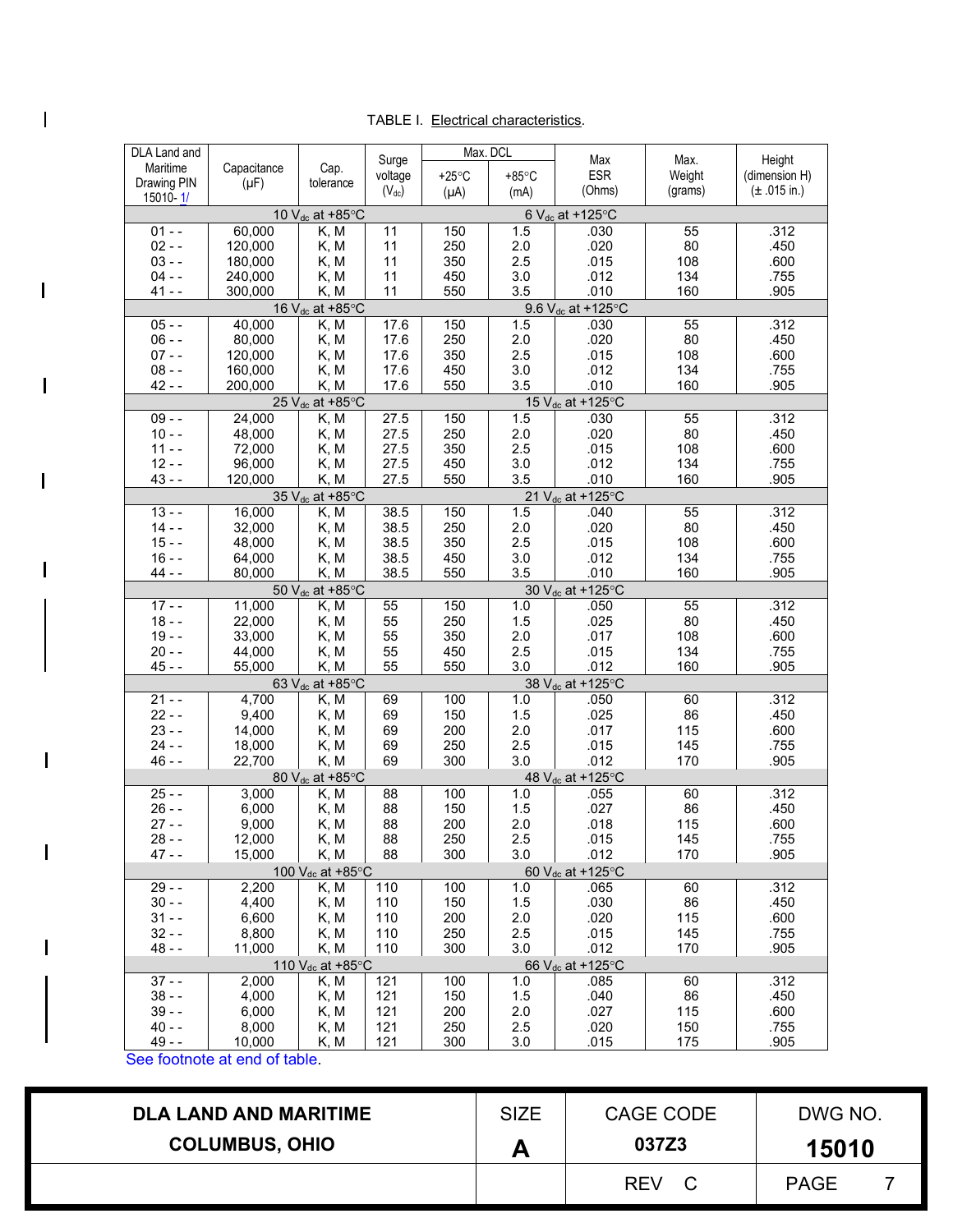| <b>TABLE I. Electrical characteristics.</b> |
|---------------------------------------------|
|---------------------------------------------|

| DLA Land and                                                |                     |                   | Surge                 | Max. DCL                |                         | Max                  | Max.              | Height                                    |
|-------------------------------------------------------------|---------------------|-------------------|-----------------------|-------------------------|-------------------------|----------------------|-------------------|-------------------------------------------|
| Maritime<br>Drawing PIN<br>15010-1/                         | Capacitance<br>(µF) | Cap.<br>tolerance | voltage<br>$(V_{dc})$ | $+25^{\circ}$ C<br>(µA) | $+85^{\circ}$ C<br>(mA) | <b>ESR</b><br>(Ohms) | Weight<br>(grams) | (dimension H)<br>$(\pm .015 \text{ in.})$ |
| 125 $V_{dc}$ at +85 $°C$<br>75 $V_{dc}$ at +125 $\degree$ C |                     |                   |                       |                         |                         |                      |                   |                                           |
| $33 - -$                                                    | 1.500               | K. M              | 137.5                 | 50                      | 0.2                     | .060                 | 60                | .312                                      |
| $34 - -$                                                    | 3.000               | K. M              | 137.5                 | 75                      | 0.3                     | .045                 | 90                | .450                                      |
| $35 - -$                                                    | 4,500               | K. M              | 137.5                 | 100                     | 0.4                     | .025                 | 120               | .600                                      |
| $36 - -$                                                    | 6,000               | K. M              | 137.5                 | 125                     | 0.5                     | .020                 | 150               | .755                                      |
| $50 - -$                                                    | 7,500               | K. M              | 137.5                 | 150                     | 0.6                     | .015                 | 180               | .905                                      |

<span id="page-7-2"></span><span id="page-7-0"></span>1/ Complete PIN shall include symbols to indicate capacitance tolerance, optional center lead length, and optional stud mounting, if applicable (see [1.2\)](#page-1-3).





FIGURE 2. Optional stud mount.

## 6. NOTES

 $\mathsf{l}$ 

(This section contains information of a general or explanatory nature, which may be helpful, but is not mandatory.)

6.1 Intended use. Hybrid capacitors covered by this drawing are intended mainly for use in defense electronic systems, avionics, and weapon systems.

- <span id="page-7-1"></span>6.2 Ordering data. The contract or purchase order should specify the following:
	- a. Complete DLA Land and Maritime CAGE code and PIN (se[e 1.2\)](#page-1-3).
	- b. Requirements for delivery of one copy of the conformance inspection data or certificate of compliance that parts have passed conformance inspection with each shipment of parts by the manufacturer.
	- c. Requirements for packaging and packing.
	- d. Requirements for notification of change of product to procuring activity, if applicable.

| <b>DLA LAND AND MARITIME</b> | <b>SIZE</b> | CAGE CODE        | DWG NO.     |   |
|------------------------------|-------------|------------------|-------------|---|
| <b>COLUMBUS, OHIO</b>        | Α           | 037Z3            | 15010       |   |
|                              |             | <b>REV</b><br>C. | <b>PAGE</b> | 8 |